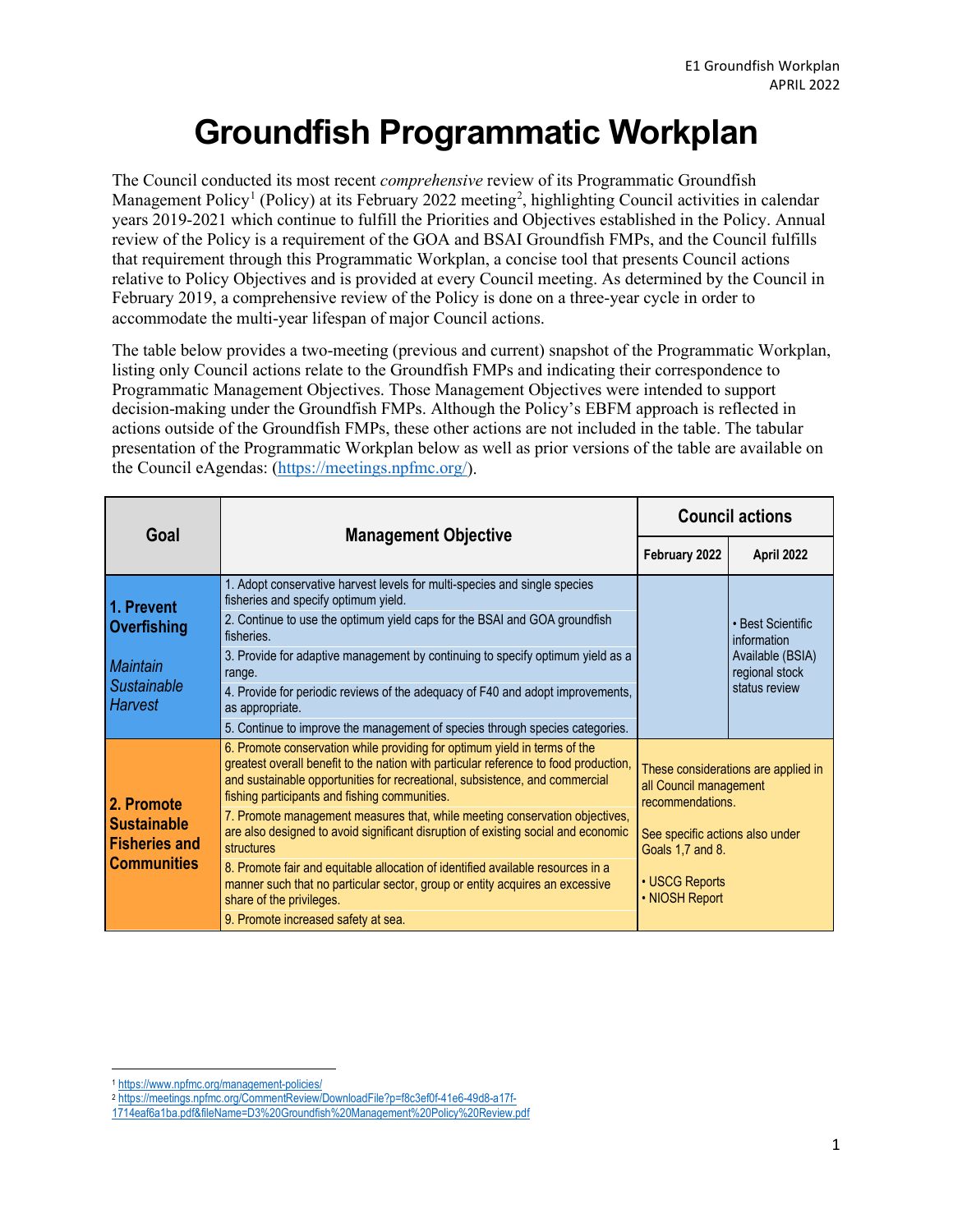| Goal                                                                                                      | <b>Management Objective</b>                                                                                                                                                                                                                                                                                                                                                                                                                                                                                                                                                                                                                                                                                                                                                                                                                                                                                                                                                                                                                                                                                                                                                                                                                                            | <b>Council actions</b>                                                                                                 |                                                                                                                                           |
|-----------------------------------------------------------------------------------------------------------|------------------------------------------------------------------------------------------------------------------------------------------------------------------------------------------------------------------------------------------------------------------------------------------------------------------------------------------------------------------------------------------------------------------------------------------------------------------------------------------------------------------------------------------------------------------------------------------------------------------------------------------------------------------------------------------------------------------------------------------------------------------------------------------------------------------------------------------------------------------------------------------------------------------------------------------------------------------------------------------------------------------------------------------------------------------------------------------------------------------------------------------------------------------------------------------------------------------------------------------------------------------------|------------------------------------------------------------------------------------------------------------------------|-------------------------------------------------------------------------------------------------------------------------------------------|
|                                                                                                           |                                                                                                                                                                                                                                                                                                                                                                                                                                                                                                                                                                                                                                                                                                                                                                                                                                                                                                                                                                                                                                                                                                                                                                                                                                                                        | February 2022                                                                                                          | April 2022                                                                                                                                |
| 3. Preserve<br><b>Food Web</b><br>Ecosystem-<br>based Fishery<br>Management                               | 10. Develop indices of ecosystem health as targets for management.<br>11. Improve the procedure to adjust acceptable biological catch levels as<br>necessary to account for uncertainty and ecosystem factors.<br>12. Continue to protect the integrity of the food web through limits on harvest of<br>forage species.<br>13. Incorporate ecosystem-based considerations into fishery management<br>decisions, as appropriate.                                                                                                                                                                                                                                                                                                                                                                                                                                                                                                                                                                                                                                                                                                                                                                                                                                        | • Council<br>support for Plan<br>Team forage<br>fish workshop                                                          | • Bering Sea<br>Fishery<br>Ecosystem Plan<br>(BS FEP) Team,<br>Taskforce reports<br>• BSIA report                                         |
| 4. Manage<br><b>Incidental</b><br><b>Catch and</b><br><b>Reduce</b><br><b>Bycatch and</b><br><b>Waste</b> | 14. Continue and improve current incidental catch and bycatch management<br>program.<br>15. Develop incentive programs for bycatch reduction including the<br>development of mechanisms to facilitate the formation of bycatch pools, vessel<br>bycatch allowances, or other bycatch incentive systems.<br>16. Encourage research programs to evaluate current population estimates for<br>non-target species with a view to setting appropriate bycatch limits, as<br>information becomes available.<br>17. Continue program to reduce discards by developing management measures<br>that encourage the use of gear and fishing techniques that reduce bycatch<br>which includes economic discards.<br>18. Continue to manage incidental catch and bycatch through seasonal<br>distribution of total allowable catch and geographical gear restrictions.<br>19. Continue to account for bycatch mortality in total allowable catch accounting<br>and improve the accuracy of mortality assessments for target, prohibited<br>species catch, and noncommercial species.<br>20. Control the bycatch of prohibited species through prohibited species catch<br>limits or other appropriate measures.<br>21. Reduce waste to biologically and socially acceptable levels. | • Trawl EM<br>development<br>work                                                                                      | • Cooperative<br>reports<br>• IFQ omnibus<br>amendments<br>· BBRKC<br>Information paper                                                   |
| 5. Reduce and<br><b>Avoid Impacts</b><br>to Seabirds and<br><b>Marine</b><br><b>Mammals</b>               | 22. Continue to cooperate with U.S. Fish and Wildlife Service (USFWS) to<br>protect ESA-listed species, and if appropriate and practicable, other seabird<br>species.<br>23. Maintain or adjust current protection measures as appropriate to avoid<br>jeopardy of extinction or adverse modification to critical habitat for ESA-listed<br>Steller sea lions.<br>24. Encourage programs to review status of endangered or threatened marine<br>mammal stocks and fishing interactions and develop fishery management<br>measures as appropriate.<br>25. Continue to cooperate with NMFS and USFWS to protect ESA-listed marine<br>mammal species, and if appropriate and practicable, other marine mammal<br>species.                                                                                                                                                                                                                                                                                                                                                                                                                                                                                                                                                 | • Annual status<br>reports to SSC<br>on marine<br>mammals                                                              | • Seabird<br>conservation<br>working group<br>updates                                                                                     |
| 6. Reduce and<br><b>Avoid Impacts</b><br>to Habitat                                                       | 26. Review and evaluate efficacy of existing habitat protection measures for<br>managed species.<br>27. Identify and designate essential fish habitat and habitat areas of particular<br>concern pursuant to Magnuson-Stevens Act rules, and mitigate fishery impacts<br>as necessary and practicable to continue the sustainability of managed species.<br>28. Develop a Marine Protected Area policy in coordination with national and<br>state policies.<br>29. Encourage development of a research program to identify regional baseline<br>habitat information and mapping, subject to funding and staff availability.<br>30. Develop goals, objectives and criteria to evaluate the efficacy and suitable<br>design of marine protected areas and no-take marine reserves as tools to<br>maintain abundance, diversity, and productivity. Implement marine protected<br>areas if and where appropriate.                                                                                                                                                                                                                                                                                                                                                          | • EFH 5-year<br>models and<br>methodology<br>review,<br>including fishing<br>effects and<br><b>EFH</b><br>descriptions | • Annual NMFS<br><b>EFH</b> report<br>• Area-based<br>management<br>database<br>development,<br>presentation to<br>Ecosystem<br>Committee |